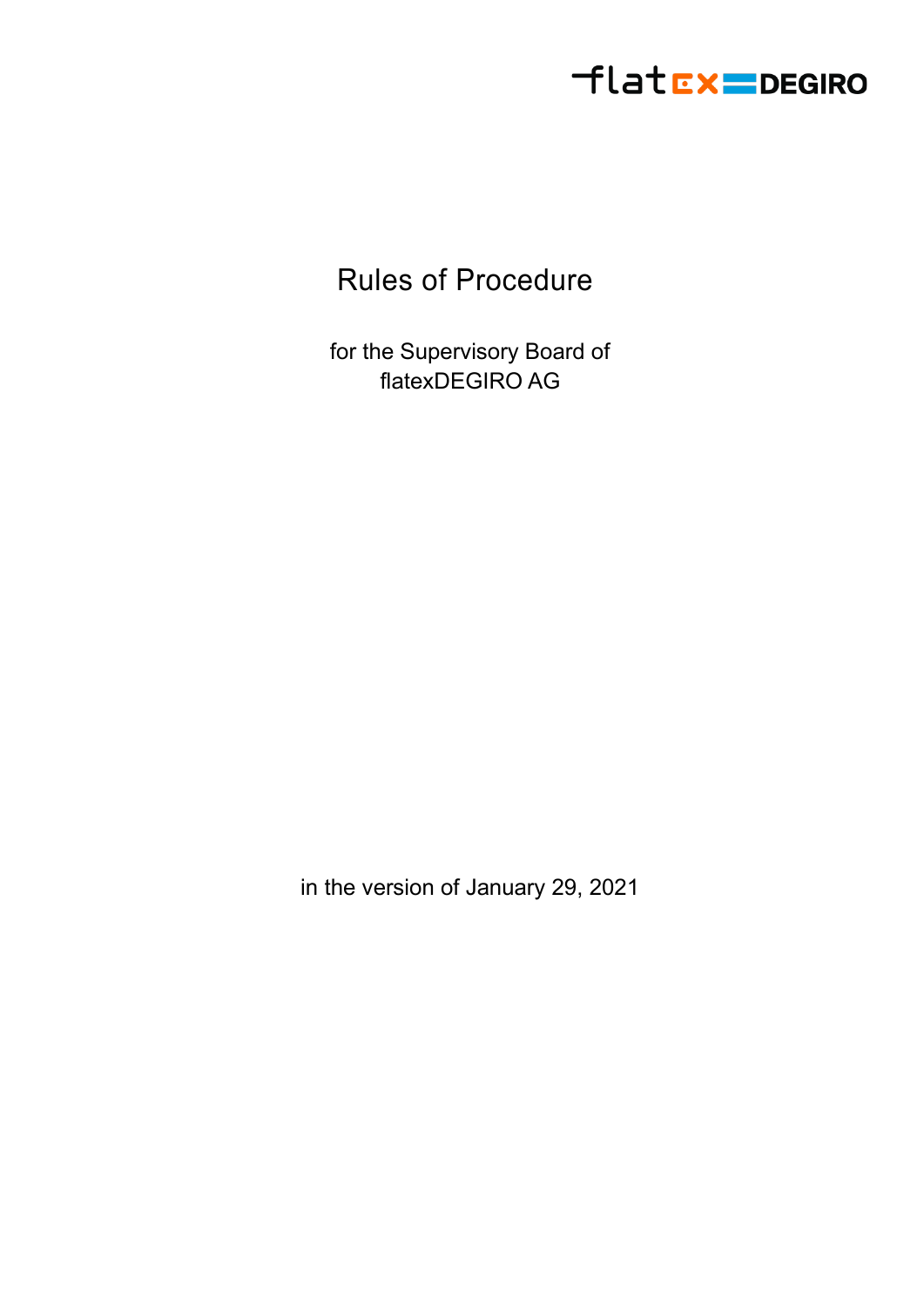# flatEx=DEGIRO

#### **Content**

#### **PARAGRAPH**

#### **PAGE**

| $\mathbf{1}$    | <b>GENERAL PROVISIONS</b>                                     | 2 |
|-----------------|---------------------------------------------------------------|---|
| 2               | <b>COMPOSITION</b>                                            | 2 |
| 3               | CHAIRMAN AND DEPUTY CHAIRMAN                                  | 2 |
| 4               | TASKS OF THE CHAIRMAN / COOPERATION WITH THE MANAGEMENT BOARD |   |
| 5               | MEETINGS AND RESOLUTIONS OF THE SUPERVISORY BOARD             | 4 |
| 6               | APPOINTMENT OF THE BOARD OF DIRECTORS / REMUNERATION SYSTEM   | 5 |
| 7               | TRANSACTIONS REQUIRING APPROVAL                               | 5 |
| 8               | <b>CONFLICTS OF INTEREST</b>                                  | 6 |
| 9               | INSIDER INFORMATION / DIRECTORS' DEALINGS                     | 6 |
| 10              | <b>CONFIDENTIALITY</b>                                        | 7 |
| 11              | SELF-ASSESSMENT / EDUCATION AND TRAINING                      | 7 |
| 12 <sup>1</sup> | ENTERING INTO FORCE                                           | 8 |
|                 |                                                               |   |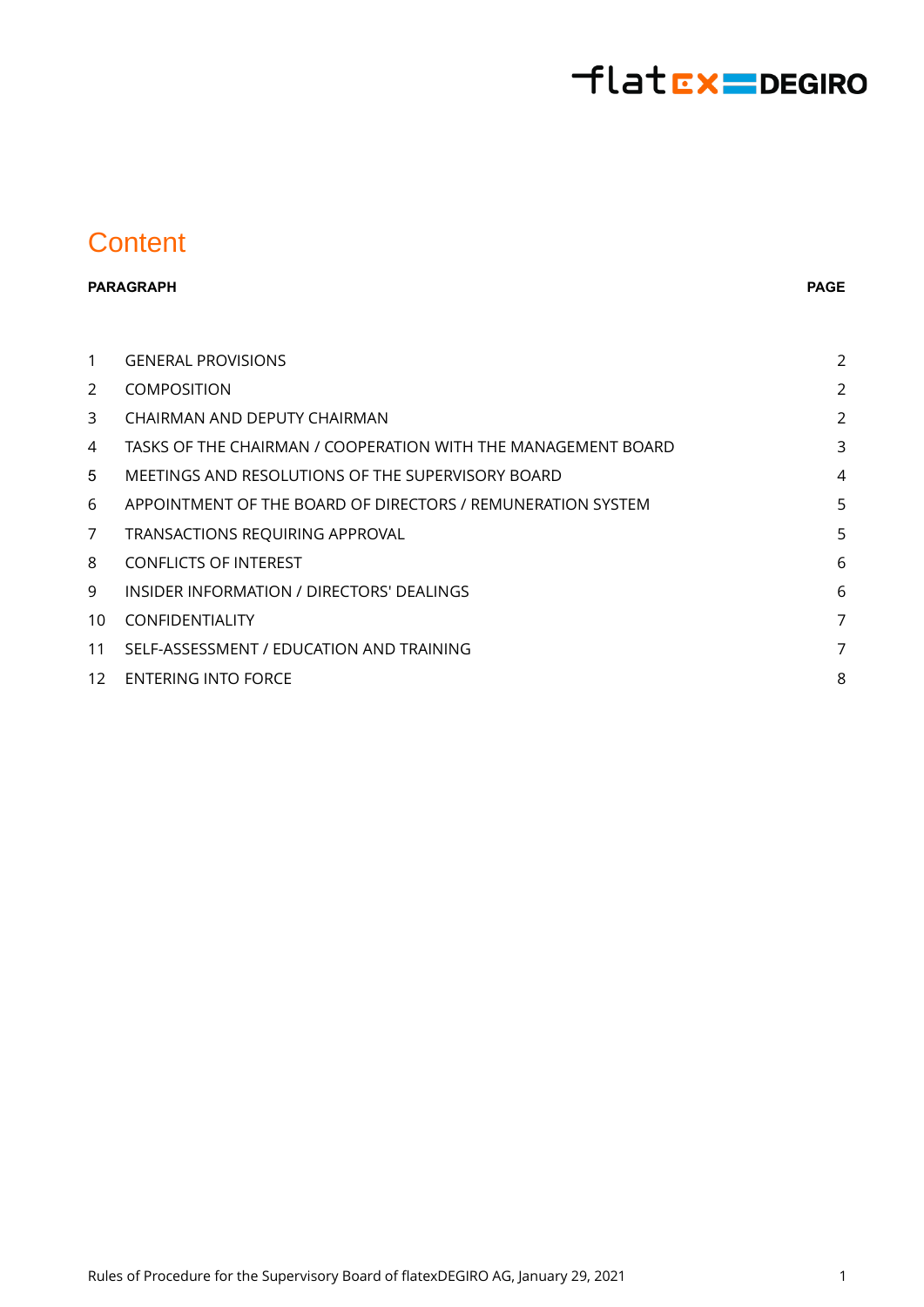

<span id="page-2-0"></span>The Supervisory Board of flatexDEGIRO AG (the "Company", the Company together with its group companies hereinafter also the "Company") has adopted the following rules of procedure for itself.

#### 1 GENERAL PROVISIONS

- 1.1 The Supervisory Board shall perform its duties in accordance with the statutory provisions, the Articles of Association, these Rules of Procedure and any supplementary resolutions of the Supervisory Board, and shall be guided by the requirements of the German Corporate Governance Code. Its members have equal rights and duties and are not bound by instructions or orders.
- 1.2 The Supervisory Board shall supervise the management of the Company. In addition, the Supervisory Board shall support the Management Board with advice and promote the objectives of the Company.
- <span id="page-2-1"></span>1.3 The Supervisory Board regularly reviews the efficiency of its activities, at least once a year.

#### 2 COMPOSITION

- 2.1 The Supervisory Board is composed in accordance with the relevant statutory provisions. The terms of office of the members may vary.
- 2.2 The Supervisory Board shall be composed in such a way that its members as a whole possess the knowledge, skills and professional experience required for the proper performance of its duties and, as a whole, are familiar with the industry in which the Company operates. The Supervisory Board shall include what it considers to be an appropriate number of independent members, taking into account the ownership structure. The Supervisory Board shall pay attention to diversity in the Company, especially when filling Board of Directors and Supervisory Board positions.

#### <span id="page-2-2"></span>3 CHAIRMAN AND DEPUTY CHAIRMAN

- 3.1 Following the Annual General Meeting at which the Supervisory Board members representing the shareholders were elected, the Supervisory Board shall elect a Chairman and a Deputy Chairman from among its members for the term of office specified in § 8 clause (2) of the Articles of Association at a meeting that is not specially convened.
- 3.2 Unless the Annual General Meeting resolves a shorter period for individual members of the Supervisory Board to be elected by it or for the Supervisory Board as a whole, the m embers of the Supervisory Board shall be elected for no longer than the period until the end of the Annual General Meeting which resolves on their discharge for the fourth fiscal year after the beginning of their term of office. The fiscal year in which the term of office begins is not included in this calculation. Re-election is permitted. The election of the successor of a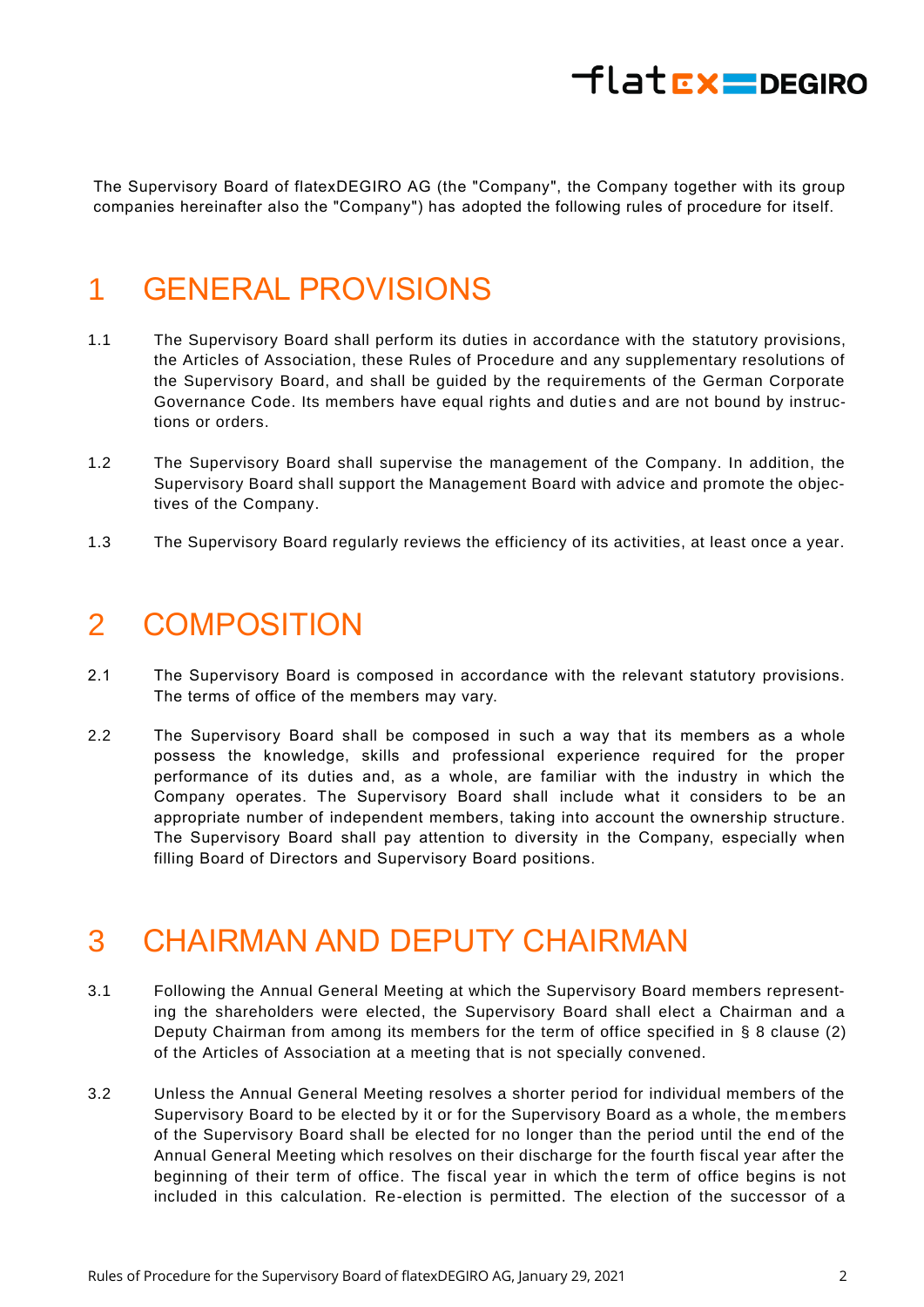

member who resigned before the end of his term of office shall be held only for the remainder of the term of office of the member who resigned.

- 3.3 If the Chairman or Deputy Chairman leaves office before the end of their term of office, the Supervisory Board shall elect a new Chairman or Deputy Chairman without delay for the remaining term of office of the departing person.
- 3.4 If the Chairman is prevented from attending, the Deputy Chairman shall perform his duties on the Supervisory Board and shall have all the rights and obligations to which the Chairman of the Supervisory Board is entitled by law or under the Articles of Association.
- 3.5 Declarations of intent by the Supervisory Board shall be made on behalf of the Supervisory Board by the Chairman. The Chairman is authorized to accept declarations made on behalf of the Supervisory Board. The Chairman shall be the permanent representative of the Supervisory Board vis-à-vis third parties, in particular vis-à-vis courts and authorities as well as vis-à-vis the Board of Directors.

## <span id="page-3-0"></span>4 TASKS OF THE CHAIRMAN / COOPERATION WITH THE MANAGEMENT BOARD

- 4.1 The Chairman represents the Supervisory Board vis-à-vis third parties and vis-à-vis the Board of Directors. In addition, he has those rights and duties listed in statutory provisions, the Articles of Association and these Rules of Procedure. The Chairman shall have the right to make and receive such statements as are necessary to implement the resolutions and decisions of the Supervisory Board and its committees if and to the extent that the Supervisory Board is responsible for such implementation. In the event that the Chairman is unable to act, the Deputy Chairman shall have such powers.
- 4.2 The Chairman has a decisive leadership role with regard to the proper functioning of the Supervisory Board. The Chairman has the authority to issue internal guidelines a nd principles for the internal organization and communication of the Supervisory Board, the coordination of work within the Supervisory Board, and its interaction with the Management Board. He or she should ensure that the Supervisory Board as a whole works effectively and work to ensure that there is cooperation based on trust between the members of the Supervisory Board and the members of the Board of Management.
- 4.3 The Chairman of the Supervisory Board also maintains regular contact with the Chairman of the Board of Directors between meetings and consults with him on issues relating to the strategy, business development, risk situation, risk management and compliance of the Company. The Chairman of the Supervisory Board shall inform the Supervisory Board of important events of material significance for the assessment of the situation and development as well as for the management of the Company without undue delay after being informed by the Chairman of the Board of Directors and, if necessary, convene an extraordinary meeting of the Supervisory Board.
- 4.4 The Chairman of the Supervisory Board regularly monitors the costs of the Supervisory Board.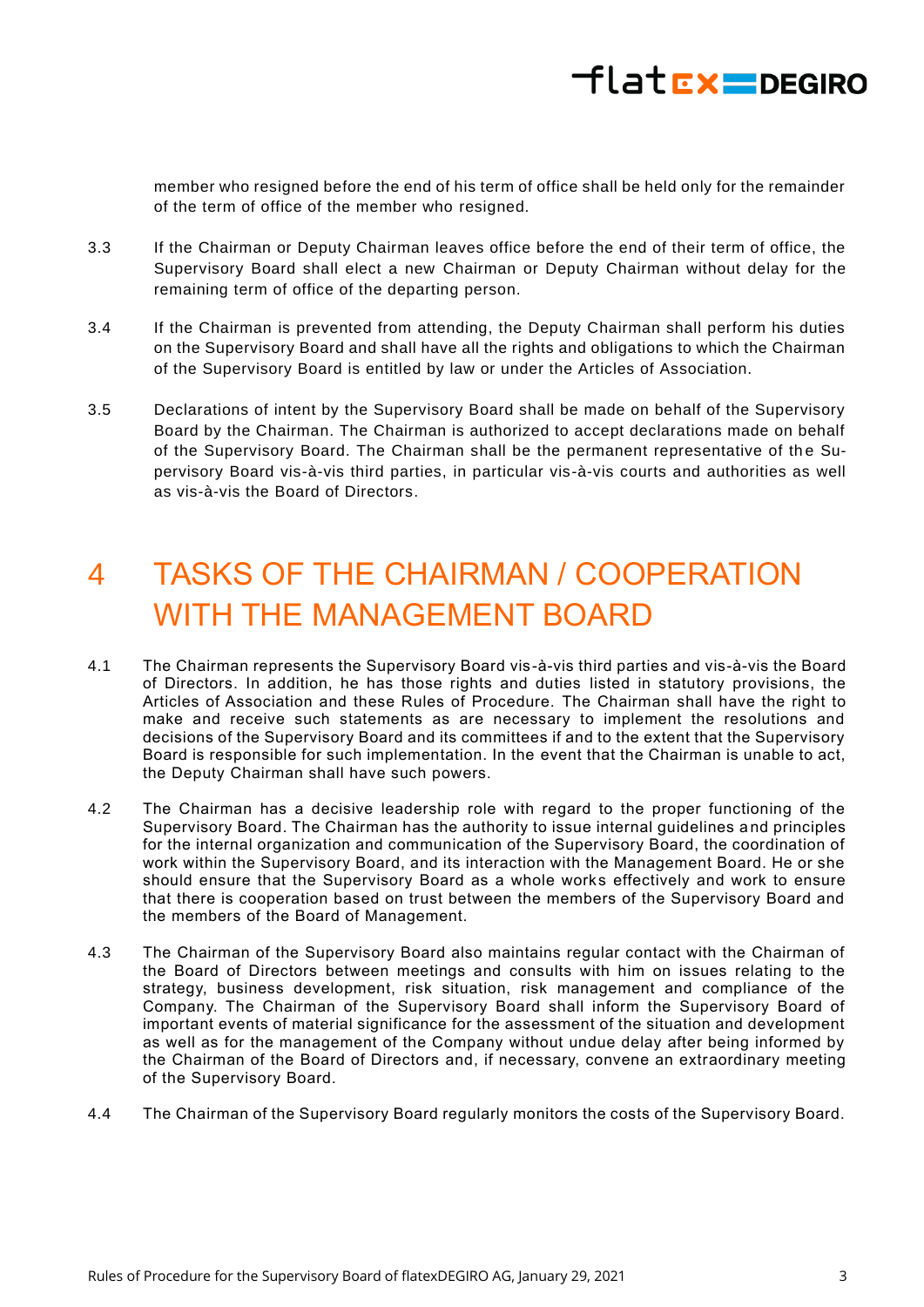# $H$ latrx DEGIRO

### <span id="page-4-0"></span>5 MEETINGS AND RESOLUTIONS OF THE SUPERVISORY BOARD

- 5.1 The Supervisory Board shall meet as required also without the Board of Directors whereby as a rule at least one meeting shall be held in each calendar quarter and two (2) meetings shall be held per calendar half-year. The Supervisory Board shall convene for the purpose of holding the meeting which decides on the approval of the annual financial statements (attendance meeting). Irrespective of this, every member of the Supervisory Board has the right to request that a Supervisory Board meeting be convened at any time. Supervisory Board meetings must always be held when the welfare of the Company so requires.
- 5.2 The meetings of the Supervisory Board shall be convened by its Chairman orally, by telephone, in writing, by telex, by fax, by telegraph or by e-mail. The Chairman shall determine the form of convocation, the venue and the time of the meeting. The items on the agenda and proposed resolutions shall be communicated together with the notice of the meeting; the individual items on the agenda shall be stated clearly enough to enable Supervisory Board members absent at the meeting to exercise their right to vote in writing in accordance with Art. 11 par. 3 of the Articles of Association. At the invitation of the Supervisory Board, members of the Board of Management shall attend meetings of the Supervisory Board in an advisory capacity. The invitation may be limited to discussion of individual items on the agenda. The chair of the meeting shall determine whether and which third parties shall be called in to deal with specific agenda items. The auditor shall attend the annual financial statements meeting.
- 5.3 The Supervisory Board shall constitute a quorum if all members of the Supervisory Board have been invited and participate in the adoption of the resolution; written votes in accordance with § 11 clause (3) of the Articles of Association shall be deemed to constitute participation in the adoption of the resolution. The Supervisory Board shall constitute a quorum even if it has not been convened in due form and time if all members of the Supervisory Board appear and convene at a plenary meeting, unanimously waiving all deadline and formal requirements. A Supervisory Board member shall participate in the adoption of resolutions even if he or she abstains from voting. Absent Supervisory Board members may participate in the adoption of resolutions by the Supervisory Board by having written votes submitted by another Supervisory Board member or a person authorized to attend meetings in accordance with Section 109 para. 3 AktG. This also applies to the casting of the second vote of the Chairman of the Supervisory Board.
- 5.4 The meeting shall be chaired by the Chairman of the Supervisory Board. The chairman of the meeting shall determine the order in which the items on the agenda are discussed and the type and order of voting; he may postpone the discussion of individual items on the agenda until the next meeting. A resolution on items or motions which are not on the agenda and which have not otherwise been communicated to the members of the Supervisory Board at least three days before the meeting may only be adopted if no member of the Supervisory Board objects.
- 5.5 Resolutions of the Supervisory Board shall be adopted by a majority of the votes cast, unless otherwise stipulated by mandatory law. Abstentions do not count as votes cast. This also applies to elections. If a vote results in a tie, a new discussion and a new vote shall take place immediately unless the Supervisory Board resolves to adjourn the matter by a majori ty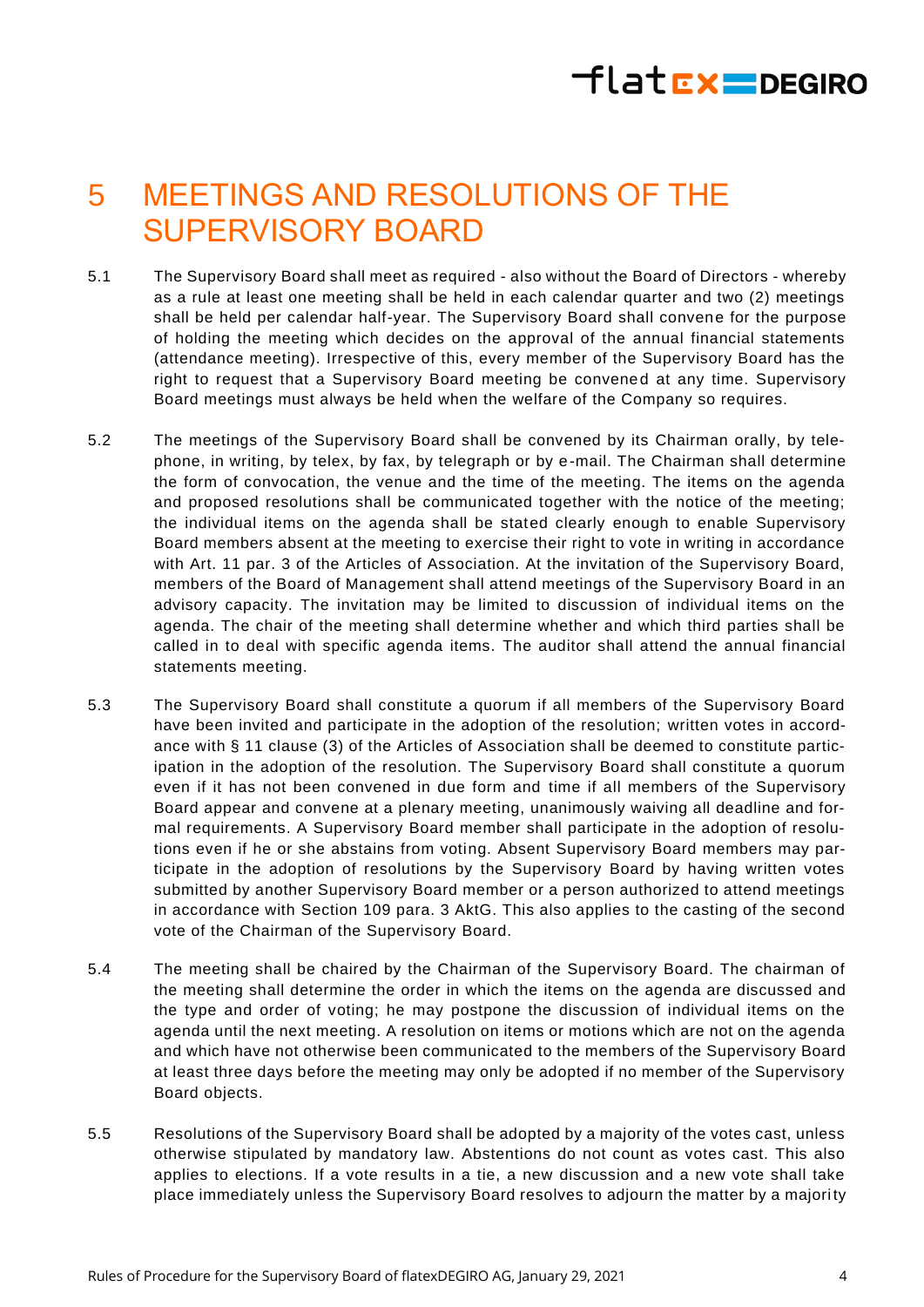

of the votes cast. If this immediate new vote also results in a tie, the Chairman of the Supervisory Board shall have two votes.

- 5.6 Minutes shall be taken of resolutions adopted at meetings of the Supervisory Board and shall be signed by the chairman of the respective meeting. The chairman of the meeting may appoint a secretary who is not a member of the Supervisory Board and who is bound to secrecy and who shall also sign the minutes.
- 5.7 Resolutions of the Supervisory Board are generally adopted in meetings attended by the members of the Supervisory Board. Outside of meetings, resolutions may be adopted by voting in writing, by telegraph, by telephone, by telex, by fax or by e -mail if the Chairman of the Supervisory Board orders this type of voting and an invitation to the adoption of the resolution has been issued in accordance with § 10 clauses (2) to (4) of the Articles of Association. Resolutions may always be adopted by voting in writing, by telegraph, by telephone, by telex, by fax or by e-mail if the resolution is adopted unanimously with all votes present. The invalidity of a Supervisory Board resolution may only be asserted by legal action within one month of knowledge of the resolution.
- <span id="page-5-0"></span>5.8 The report of the Supervisory Board shall state the number of m eetings of the Supervisory Board attended by each member.

## 6 APPOINTMENT OF THE BOARD OF DIRECTORS / REMUNERATION SYSTEM

- 6.1 The initial appointment of Board of Directors members shall be for a maximum of three years.
- 6.2 Reappointment prior to one year before the end of the term of appointment with simultaneous termination of the current appointment shall only be made in the event of special circumstances.
- 6.3 The Supervisory Board shall develop a compensation system for the Board of Directors and review it on a regular basis.
- 6.4 The Supervisory Board shall work together with the Board of Directors to ensure long-term succession planning. The Supervisory Board shall describe the procedure for this in the corporate governance declaration.

#### <span id="page-5-1"></span>7 TRANSACTIONS REQUIRING APPROVAL

The transactions requiring the approval of the Supervisory Board are listed in the Rules of Procedure for the Board of Directors of the Company.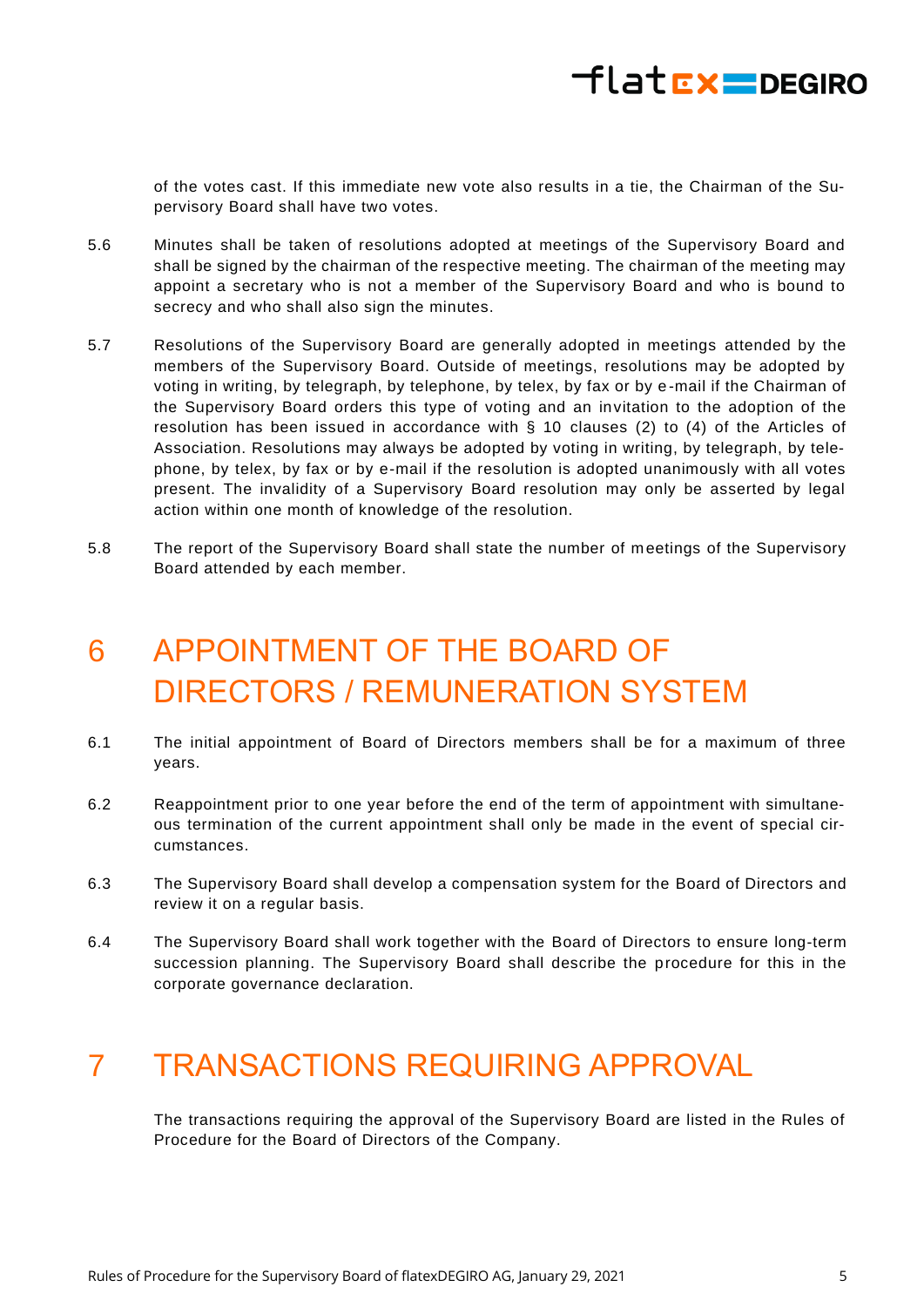# flat**EX=DEGIRO**

## <span id="page-6-0"></span>8 CONFLICTS OF INTEREST

- 8.1 Each member of the Supervisory Board is obliged to act in the interests of the Company. As far as possible, the members of the Supervisory Board shall avoid activities that could lead to conflicts of interest or other incompatibilities with the Supervisory Board mandate. Members of the Supervisory Board may not pursue any personal interests in the course of their Supervisory Board activities and may not take advantage of business opportunities of flatexDEGIRO AG or the flatexDEGIRO Group for themselves.
- 8.2 Each member of the Supervisory Board shall immediately disclose circumstances that may lead to a conflict of interest or have already led to a conflict of interest to the Chairman of the Supervisory Board, who shall inform the Supervisory Board accordingly. This obligation applies accordingly to the Chairman of the Supervisory Board; in this case, disclosure shall be made to the Deputy Chairman of the Supervisory Board, who shall inform the Supervisory Board accordingly. Conflicts of interest may arise in particular if a member of the Supervisory Board performs a consulting function or an executive function for a customer, supplier or other business partner of flatexDEGIRO AG or a company of the flatexDEGIRO Group.
- 8.3 Supervisory Board members who are subject to a conflict of interest and are therefore unable to make objective decisions or properly fulfill their Supervisory Board duties may, in accordance with legal requirements, be obliged in individual cases to abstain from voting on individual agenda items and, if necessary, to stay away from the Supervisory Board's deliberations/voting altogether. Material and not merely temporary conflicts of interest in the person of a Supervisory Board member shall lead to the termination of the Supervisory Board mandate.

## <span id="page-6-1"></span>9 INSIDER INFORMATION / DIRECTORS' DEALINGS

- 9.1 Should a member of the Supervisory Board become aware of possible insider information in the course of his or her activities, the financial instruments concerned may not be bought or sold either for his or her own account or for the account of third parties (trading ban). Furthermore, no recommendations or advice may be given to third parties (recommendation ban). Anyone in possession of insider information may only use this information within the scope of their professional duties and in compliance with the Company's compliance policy (prohibition on passing on information).
- 9.2 Each member of the Supervisory Board shall report transactions for his own account involving shares or debt instruments of the Company or related derivatives (e.g. stock options) or other related financial instruments to the Company and the German Federal Financial Supervisory Authority without delay and no later than three business days after the date of the transaction. These reporting obligations also exist in the case of an aforementioned transaction by persons closely related to a Supervisory Board member. Such persons are spouses or partners treated as equivalent to a spouse, dependent children and other relatives who have belonged to the same household as the Supervisory Board member for at least one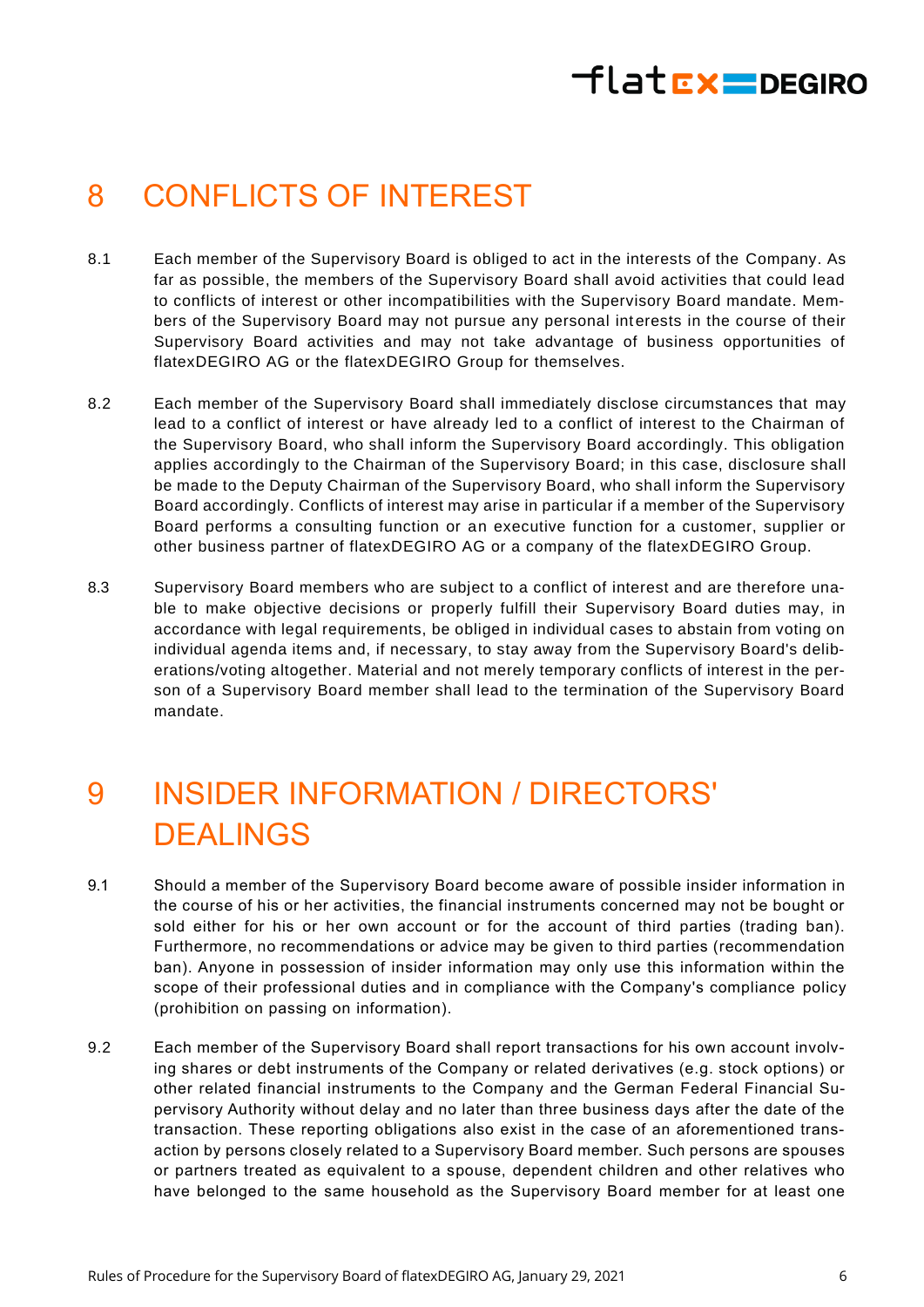<span id="page-7-0"></span>

year at the time of the transaction subject to the notification requirement; furthermore, a legal entity, trust or partnership whose management duties are performed by a Supervisory Board member or which falls under Art. 3 para. (1) no. 26 lit. d) of Regulation (EU) No. 596/2014 of the European Parliament and of the Council of 16 April 2014. The reporting obligation only applies to transactions that are carried out after a total volume of EUR 20,000 has been reached within a calendar year.

## 10 CONFIDENTIALITY

- 10.1 Each member of the Supervisory Board is obliged to maintain secrecy about all confidential matters that he or she learns in his or her capacity as a member of the Supervisory Board, even beyond the termination of his or her office as a member of the Supervisory Board. At the latest upon expiry of the term of office, all confidential documents must be returned to the Supervisory Board office or notification given that they have been destroyed.
- 10.2 If a member of the Supervisory Board wishes to disclose information to third parties which he has learned in his capacity as a member of the Supervisory Board, he must inform the Chairman of the Supervisory Board of this in advance, unless the disclosure is obviously permissible, and should obtain his permission.

## <span id="page-7-1"></span>11 SELF-ASSESSMENT / EDUCATION AND TRAINING

- 11.1 The Supervisory Board regularly assesses how effectively the Supervisory Board performs its duties. The Supervisory Board reports in the corporate governance statement whether and how the self-assessment was carried out.
- 11.2 To this end, the Supervisory Board regularly evaluates the effectiveness of its own working practices and procedures, determines what improvements are needed, and makes appropriate changes and updates to its rules of procedure.
- 11.3 The members of the Supervisory Board attend the training and continuing education events required for their duties on their own responsibility. The Company provides appropriate support to the members of the Supervisory Board for their induction into office and for the training and continuing education measures. The measures carried out shall be reported on in the report of the Supervisory Board.